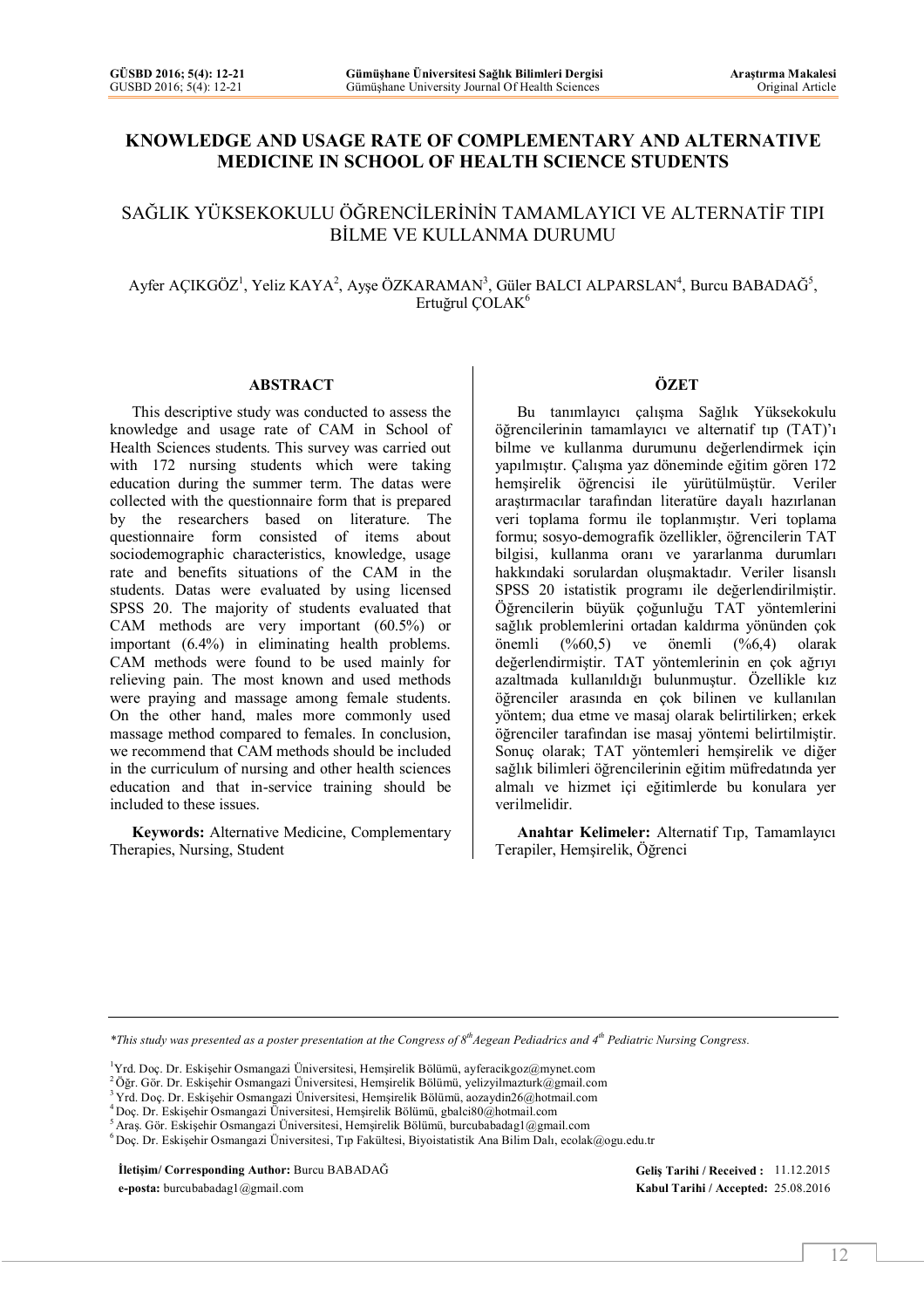#### **INTRODUCTION AND AIM**

Complementary and Alternative Medicine (CAM) is defined as the diagnostic, therapeutic and preventive practices which are not included conceptually under the topic of conventional medicine  $1,2$ . It represents a number of therapeutic approaches coadministered with or used instead of the fundamental medical treatment<sup>3</sup>.

American National Complementary/Alternative Medicine Center (NCCAM) is an organization working for the scientific research on complementary and alternative medicine and is one of the 27 institutes included in the American National Institutes of Health (NIH) $<sup>4</sup>$ .</sup>

NCCAM has divided the CAM therapies into five categories as follows:

- 1. Alternative medical systems like homeopathy, traditional Chinese medicine and ayurvedic medicine
- 2. "Mind-body" techniques such as meditation, religious therapies, music and dance
- 3. Biologically-based therapies such as herbal treatments, vitamins, aromatherapy and specific diets
- 4. Musculosceletal therapies such as manipulation and massage
- 5. Energy-based therapies such as qigong, reiki and magnetic field<sup>4</sup>.

The usage rate of CAM is increasing all over the world. The results of U.S. National Health Survey conducted by Disease Control and Prevention Center (CDC) and the National Center for Health Statistics (NCHS) in 2002-2007 suggest that about 38% and 12% of adults (aged 18 years and over) and children were using CAM therapies in U.S. in 2007 <sup>5</sup> . In addition, adult U.S. population has been reported to spend 33.9 billion dollars for purchasing CAM products and materials as well as for visiting the CAM practitioners in 2007 <sup>6</sup>. The 1-year and lifetime prevalence of the usage rate of CAM was 41.1% and 51.8% respectively in the U.K., (7) while the 1-year prevalence was

found to be 38.5% for the Indian population living in South America<sup>8</sup>. With regard to the usage rate of CAM among cancer patients in China, 93.4% of the patients have reported that they had used CAM from time to time and 71.7% reported that they were satisfied with the use of CAM $^9$ .

The generalizable studies on the prevalence of usage of CAM in Turkey are lacking. Previous studies have mainly focused on a particular group of patients or are limited to regional studies. In a literature review of the use of CAM among cancer patients <sup>10</sup>, the authors have reviewed 14 research articles published as scientific papers and results of 7 studies presented in national congresses in 2001-2007 and found the usage rate of CAM in Turkey to vary between 22.1% and 84.1%. The most commonly used method of CAM was use of a mixture of plants (most commonly, the "stinging nettle"). The factors associated with the usage rate of CAM were the gender, duration of disease, advanced stages of cancer, socio-economic status and educational level. In another study assessing the use of CAM in Eskisehir by random sampling method, 60% of the respondents have been found to use various CAM methods previously and the authors have concluded that accessibility and cost of the health services have a significant impact on the overall usage rate of CAM  $11$ .

Although the evidence exists to support the effectiveness of CAM therapies  $12,13$ some methods need to be further studied  $14,15$ . There are some commonly used CAM methods which are not supported by scientific researches and may have serious side effects  $16-18$  and may represent a great threat to the human health  $9,19$ .

The declaration of Traditional Medicine Strategy issued in 2002-2005 by World Health Organization (WHO) noticed the importance of the use of CAM methods in a safe, rational, effective and legal manner<sup>19</sup>.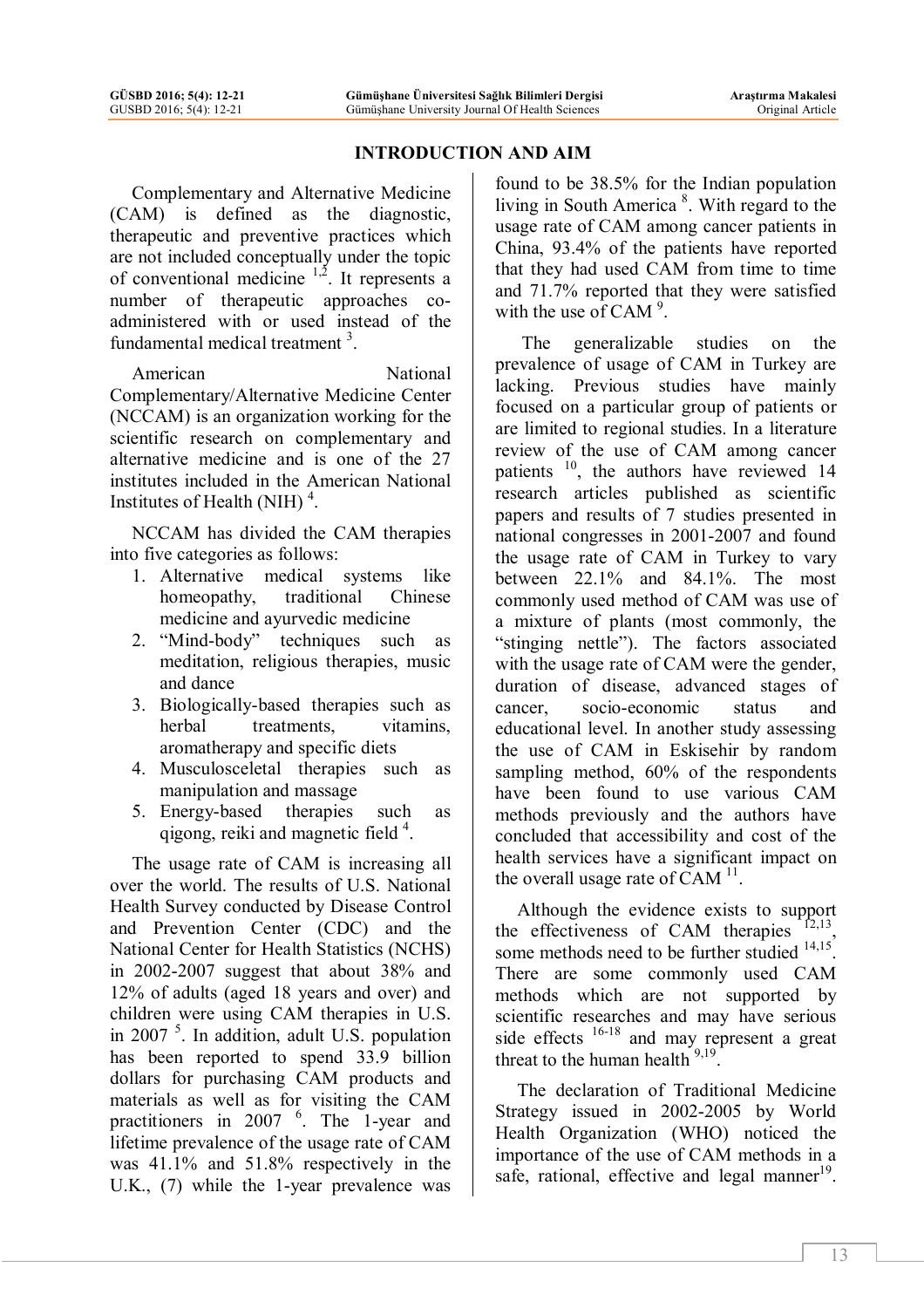At this point, health care team has a key role in the practice of CAM therapies and in determination of the appropriateness of the CAM methods to the scientific evidence. Particularly, the nurses working in all areas of the community should have accurate and adequate knowledge about CAM methods to ensure the safe and effective use of CAM therapies and to prevent the potential side effects. For this purpose, topic of CAM

# **MATERIAL AND METHOD**

## **Study Design**

The research was organized as a descriptive study. The study was conducted to assess the knowledge and usage rate of CAM in School of Health Sciences students**.**

#### **Setting and Sample**

This survey was carried out between August 19 and August 24, 2013, with nursing students taking courses during the summer term in a School of Health Sciences. The study sample included 172 students who agreed to participate in the study among a total of 210 nursing students studying in a School of Health Sciences.

## **Measurements/Instruments**

The datas were collected with the questionnaire form that is prepared by the researchers based on literature <sup>5,7,8</sup>. The questionnaire form consisted of items about socio-demographic characteristics (17-items), attitudes toward CAM (8-items), and knowledge level, usage rate and benefits of CAM methods (30-items). The survey methods should be included in the curriculum of nursing education with informing the nursing students to encourage only the evidence-based CAM practices.

The present study was conducted to assess the usage rate and knowledge about CAM methods among school of health sciences students.

## questions were developed by the researchers  $5,7,8$ , validity and reliability of them has not been.

# **Ethical Consideration**

The required permissions were obtained from the school administration before the data collection phase.

# **Data Collection/Procedure**

Before distributing the questionnaire form, researchers informed the students about the aim and methodology of the study. After obtaining informed consent, the questionnaire forms were filled out by the students in approximately 30 minutes.

## **Data analysis**

Data were evaluated by using licensed IBM SPSS Statistics 21. Descriptive statistical methods (numbers and percentage) were used for the analysis of the data. The relationships between categorical variables were determined by chi-square analyses. The *p* value less than 0.05 was accepted as significant level.

# **RESULTS AND DISCUSSION**

44.4% of the students were between 21 and 23 years old, 68.0% were female, 41.9% were on their third educational year and 57.0% were born at city center. The family type of the students was nuclear type (84.9%) and the family income of them was moderate

(59.3%) (Table 1). The majority of the student's mothers were housewives, only 16.3% of the mothers were working in a paid job. On the other hand, one of the fathers was unemployed.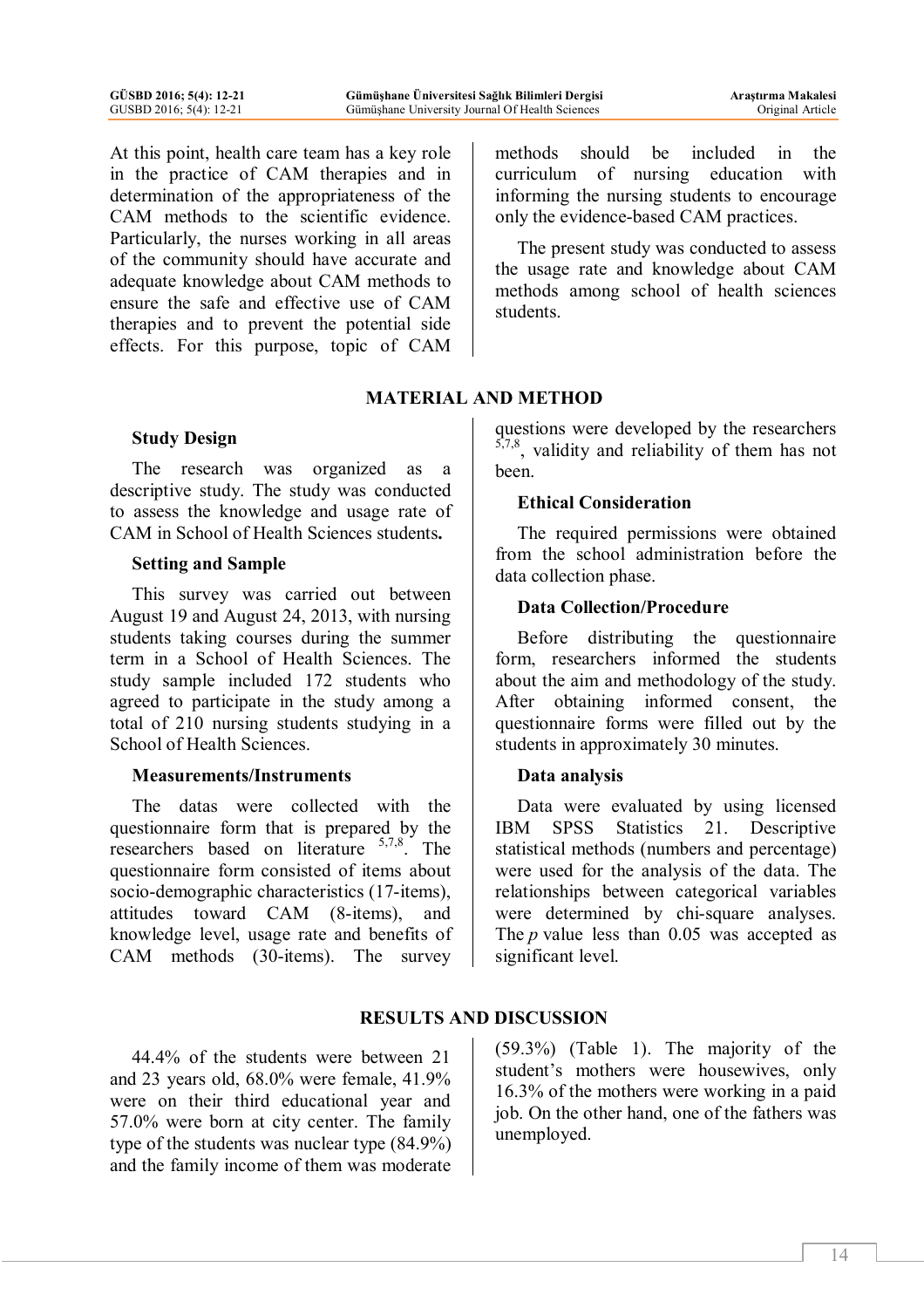| Age (year)        | N   | $\frac{0}{0}$ | <b>Family Type</b>   | N   | $\frac{0}{0}$ |  |  |
|-------------------|-----|---------------|----------------------|-----|---------------|--|--|
| 18-20             | 6   | 44.2          | Nuclear              | 146 | 84.9          |  |  |
| $21 - 23$         | 77  | 44.8          | Extended family      | 19  | 11.0          |  |  |
| $24 - 26$         | 17  | 9.9           | Fragmented           |     | 4.1           |  |  |
| 27-29             | 0   | 0.0           |                      |     |               |  |  |
| 30 and over       | 2   | 1.2           |                      |     |               |  |  |
| Gender            | 117 | 68.0          | <b>Family Income</b> |     |               |  |  |
| Female            | 5   | 32            | Very poor            | 4   | 2.3           |  |  |
| Male              | 5   | $\Omega$      | Poor                 | 6   | 3.5           |  |  |
| <b>Birthplace</b> |     |               | Moderate             | 102 | 59.3          |  |  |
| Village           | 18  | 10.5          | Good                 | 57  | 33.1          |  |  |
| County/town       | 56  | 32.6          | Very good            | 3   | 1.7           |  |  |
| City center       | 98  | 57.0          | Total                | 172 | 100.0         |  |  |

|  | Table 1. Main Socio-Demographic Characteristics of The Students |  |
|--|-----------------------------------------------------------------|--|
|--|-----------------------------------------------------------------|--|

The answers of the question about primary CAM methods used by the students for health problems were to refer to a health care system (40.7%) and to go to the doctor if the health problem persists (24.4%) (Table 2).

**Table 2.** The Methods of The Students In Experiencing Health Problems And The Importance of CAM Methods For Students and Their Families In Terms of Preventing or Eliminating Health Problems

|                                                                                                                            | N   | $\frac{0}{0}$ |  |  |  |  |
|----------------------------------------------------------------------------------------------------------------------------|-----|---------------|--|--|--|--|
| The Methods of the Students in Experiencing Health Problems                                                                |     |               |  |  |  |  |
| I refer to a healthcare center                                                                                             | 70  | 40.7          |  |  |  |  |
| I use drugs at home                                                                                                        | 21  | 12.2          |  |  |  |  |
| I consider the recommendations of spouses, relatives and/or friends                                                        | 5   | 2.9           |  |  |  |  |
| I use traditional methods                                                                                                  | 5   | 2.9           |  |  |  |  |
| I wait until it heal spontaneously                                                                                         | 29  | 16.9          |  |  |  |  |
| I go to the doctor if the health problem persists                                                                          | 42  | 24.4          |  |  |  |  |
| The Importance of CAM Methods for Students in Terms of Preventing or Eliminating<br><b>Health Problems</b>                 |     |               |  |  |  |  |
| Not important                                                                                                              | 57  | 33.1          |  |  |  |  |
| Important                                                                                                                  | 104 | 60.5          |  |  |  |  |
| Very important                                                                                                             | 11  | 6.4           |  |  |  |  |
| The Importance of CAM Methods for the families of Students in terms of preventing or<br><b>Eliminating Health Problems</b> |     |               |  |  |  |  |
| Not important                                                                                                              | 45  | 26.2          |  |  |  |  |
| Important                                                                                                                  | 105 | 61.0          |  |  |  |  |
| Very important                                                                                                             | 22  | 12.8          |  |  |  |  |
| TOTAL                                                                                                                      | 172 | 100.0         |  |  |  |  |

The reason of students to use CAM methods were to relive pain (48.3%), to consider CAM methods as effective and safe (46.5) and to prevent diseases (45.3%) (Table 3). The source of information of the students

(n=97) about CAM methods was the internet (56.4%), friends/relatives/family (43%), physicians (44.2%), book/magazine/newspaper (39%) and nurses (37.2%) respectively.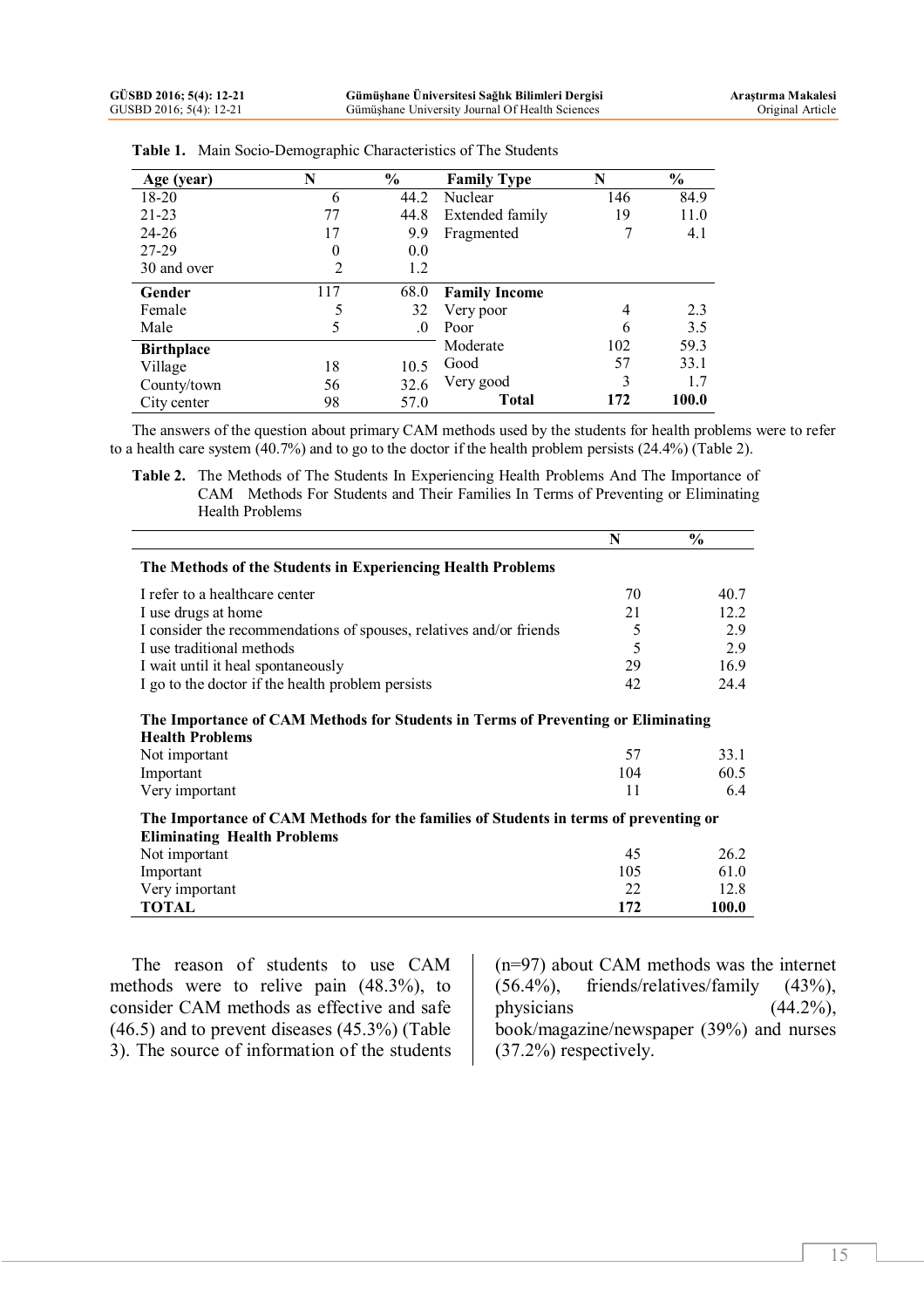**Table 3.** Reason of Students To Use CAM Methods\*

|                                                                | N  | $\frac{0}{0}$ |
|----------------------------------------------------------------|----|---------------|
| To relieve pain                                                | 83 | 48.3          |
| To consider CAM methods as effective and safe                  | 80 | 46.5          |
| To prevent diseases                                            | 78 | 45.3          |
| As a last choice/expectation                                   | 36 | 20.9          |
| To resolve concerns                                            | 28 | 16.3          |
| To do everything possible to fight with the disease            | 28 | 16.3          |
| To eliminate the side effects of drugs                         | 20 | 11.6          |
| Because of curiosity                                           | 19 | 11.0          |
| To provide physical comfort                                    | 18 | 10.5          |
| To strengthen the muscles                                      | 14 | 8.1           |
| Because of the recommendation of the physician                 | 26 | 15.1          |
| Because of the recommendation of the nurse                     | 18 | 10.5          |
| Because of the recommendation/insistence of the family members | 26 | 15.1          |
| Because of the recommendation of the friends/neighbors         | 16 | 9.3           |
| Because I do not trust health personnel                        | 15 | 8.7           |
| Because I'm not satisfied with medical treatment               | 13 | 7.6           |
| To improve the outcomes of the surgery                         | 12 | 7.0           |
| Because of the financial constraints                           | 11 | 6.4           |
| Because of the difficulty to access healthcare centers         | 8  | 4.7           |

 \*Students gave more than one answer to the questions about the reasons to use complementary and alternative medicine (CAM) (n=172)

75.6% of the students said that CAM therapies can delay the initiation of the appropriate medical treatment and 58.7% said CAM methods should be used only as the last choice when the medical treatment fails (Table 4).

**Table 4.** Students' Opinions About CAM Therapies

|                                                                | N  | $\frac{6}{9}$ |
|----------------------------------------------------------------|----|---------------|
| To relieve pain                                                | 83 | 48.3          |
| To consider CAM methods as effective and safe                  | 80 | 46.5          |
| To prevent diseases                                            | 78 | 45.3          |
| As a last choice/expectation                                   | 36 | 20.9          |
| To resolve concerns                                            | 28 | 16.3          |
| To do everything possible to fight with the disease            | 28 | 16.3          |
| To eliminate the side effects of drugs                         | 20 | 11.6          |
| Because of curiosity                                           | 19 | 11.0          |
| To provide physical comfort                                    | 18 | 10.5          |
| To strengthen the muscles                                      | 14 | 8.1           |
| Because of the recommendation of the physician                 | 26 | 15.1          |
| Because of the recommendation of the nurse                     | 18 | 10.5          |
| Because of the recommendation/insistence of the family members | 26 | 15.1          |
| Because of the recommendation of the friends/neighbors         | 16 | 9.3           |
| Because I do not trust health personnel                        | 15 | 8.7           |
| Because I'm not satisfied with medical treatment               | 13 | 7.6           |
| To improve the outcomes of the surgery                         | 12 | 7.0           |
| Because of the financial constraints                           | 11 | 6.4           |
| Because of the difficulty to access healthcare centers         | 8  | 4.7           |

The data on complementary and alternative treatments known and used by the students (n=172) were in accordance with the

American UATTM classification. The most known methods were praying (86.0%) among the mind-body techniques, massage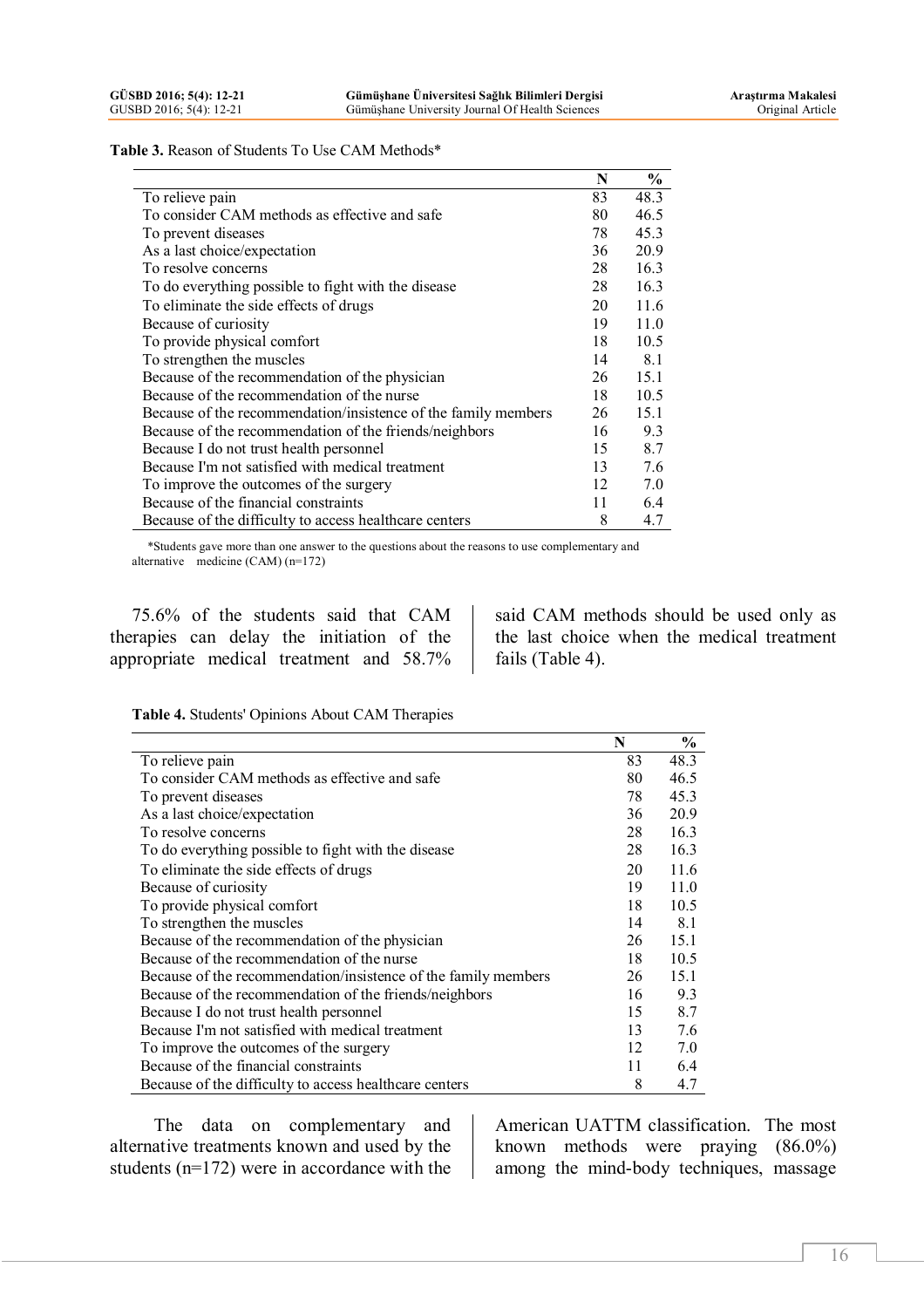(91.3%) among the manipulative and bodybased methods, nutritional therapy and supplements (79.1%) among the biologically based therapies, bioenergy (36.6%) among the energy-based therapies, and acupuncture (58.1%) among the alternative medical systems (Table 5).

| Table 5. Usage Rate And Knowledge About CAM Methods of the Students |  |
|---------------------------------------------------------------------|--|
|---------------------------------------------------------------------|--|

|                              |                                             | Knowledge |               |                 |               |                 | <b>Usage</b>  |                |               |  |
|------------------------------|---------------------------------------------|-----------|---------------|-----------------|---------------|-----------------|---------------|----------------|---------------|--|
|                              |                                             | Yes       |               |                 | No            | Yes             |               | N <sub>0</sub> |               |  |
|                              |                                             | N         | $\frac{0}{0}$ | N               | $\frac{0}{0}$ | N               | $\frac{0}{0}$ | $\mathbf N$    | $\frac{0}{0}$ |  |
|                              | Yoga                                        | 81        | 47.1          | 91              | 52.9          | 17              | 9.9           | 155            | 90.1          |  |
|                              | <b>Relaxation techniques</b>                | 130       | 75.6          | 42              | 24.4          | 102             | 59.3          | 70             | 40.7          |  |
|                              | Imagination                                 | 141       | 82.0          | 31              | 18.0          | 113             | 65.7          | 59             | 34.3          |  |
|                              | <b>Biofeedback</b>                          | 52        | 30.2          | 120             | 69.8          | 38              | 22.1          | 134            | 77.9          |  |
| Mind-body                    | Self-care                                   | 141       | 82.0          | 31              | 18.0          | 115             | 66.9          | 57             | 33.1          |  |
| techniques                   | Praying                                     | 148       | 86.0          | 24              | 14.0          | 138             | 80.2          | 34             | 19.8          |  |
|                              | <b>Meditation</b>                           | 62        | 36.0          | 110             | 64.0          | 37              | 21.5          | 135            | 78.5          |  |
|                              | <b>Breathing exercises</b>                  | 121       | 70.3          | 51              | 29.7          | 93              | 54.1          | 79             | 45.9          |  |
|                              | <b>Music therapy</b>                        | 130       | 75.6          | 42              | 24.4          | 103             | 59.9          | 69             | 40.1          |  |
|                              | <b>Hypnosis</b>                             | 62        | 36.0          | 110             | 64.0          | 13              | 7.6           | 159            | 92.4          |  |
|                              | Art therapy                                 | 28        | 16.3          | 144             | 83.7          | 18              | 10.5          | 154            | 89.5          |  |
|                              | Massage                                     | 157       | 91.3          | $\overline{15}$ | 8.7           | 140             | 81.4          | 32             | 18.6          |  |
| Manipulative                 | Chiropractic                                | 16        | 9.3           | 156             | 90.7          | 8               | 4.7           | 164            | 95.3          |  |
| and                          | Osteopathy                                  | 22        | 12.8          | 150             | 87.2          | 14              | 8.1           | 158            | 91.9          |  |
| <b>Body-Based</b>            | Hydrotherapy                                | 135       | 78.5          | 37              | 21.5          | 91              | 52.9          | 81             | 47.1          |  |
| <b>Methods</b>               | Cupping                                     | 70        | 40.7          | 102             | 59.3          | 37              | 21.5          | 135            | 78.5          |  |
|                              | <b>Color Therapy</b>                        | 16        | 9.3           | 156             | 90.7          | $\overline{7}$  | 4.1           | 165            | 95.9          |  |
|                              | <b>Herbal treatments</b>                    | 133       | 77.3          | 39              | 22.7          | 99              | 57.6          | 73             | 42.4          |  |
| <b>Biologically</b><br>based | <b>Nutritional Therapy and</b>              | 136       | 79.1          | 36              | 20.9          | 70              | 40.7          | 102            | 59.3          |  |
|                              | <b>Supplements</b><br><b>Neural Therapy</b> | 25        | 14.5          | 147             | 85.5          | 6               | 3.5           | 166            | 96.5          |  |
| therapies                    | Aromatherapy                                | 43        | 25.0          | 129             | 75.0          | 18              | 10.5          | 154            | 89.5          |  |
|                              | <b>Bioenergy</b>                            | 63        | 36.6          | 109             | 63.4          | 33              | 19.2          | 139            | 80.8          |  |
| <b>Energy-based</b>          | <b>Magnetic field</b>                       | 17        | 9.9           | 155             | 90.1          | 5               | 2.9           | 167            | 97.1          |  |
| therapies                    | Qi-gong                                     | 14        | 8.1           | 158             | 91.9          | 7               | 4.1           | 165            | 95.9          |  |
| <b>Alternative</b>           | Acupuncture                                 | 100       | 58.1          | 72              | 41.9          | $\overline{11}$ | 6.4           | 161            | 93.6          |  |
| medical                      | Homeopathy                                  | 14        | 8.1           | 158             | 91.9          | 8               | 4.7           | 164            | 95.3          |  |
| systems                      | <b>Naturopathy</b>                          | 52        | 30.2          | 120             | 69.8          | 36              | 20.9          | 136            | 79.1          |  |

Among the CAM methods, knowledge about praying significantly differed between the genders and females were found to have more knowledge about praying compared to males (p<0.05). Knowledge about herbal treatments also significantly differed between the genders and females were found to have more knowledge about herbal treatments compared to males  $(p<0.01)$ .

Among the CAM methods, usage rate of massage significantly differed between the genders, and males were found to use the massage more commonly than females  $(p<0.05)$ . Usage rate of listening to music and music therapy also significantly differed between the genders, and students living in private dormitories were found to use this kind of therapy more commonly than other students  $(p<0.01)$ .

Professional nursing is an important scientific field to improve healthcare by using the evidence-based CAM methods as well as by raising the awareness about CAM methods among nurses and by exhibiting consistent behavior on this issue. Almost half of nursing education institutions define CAM methods within their curriculum<sup>20</sup>. Many previous studies carried out on nursing students and in nursing faculties have demonstrated that nursing students largely have positive attitudes toward CAM methods and are interested to learn more about such therapies  $21-23$ . In the study of Feldman and Laura on students taking education in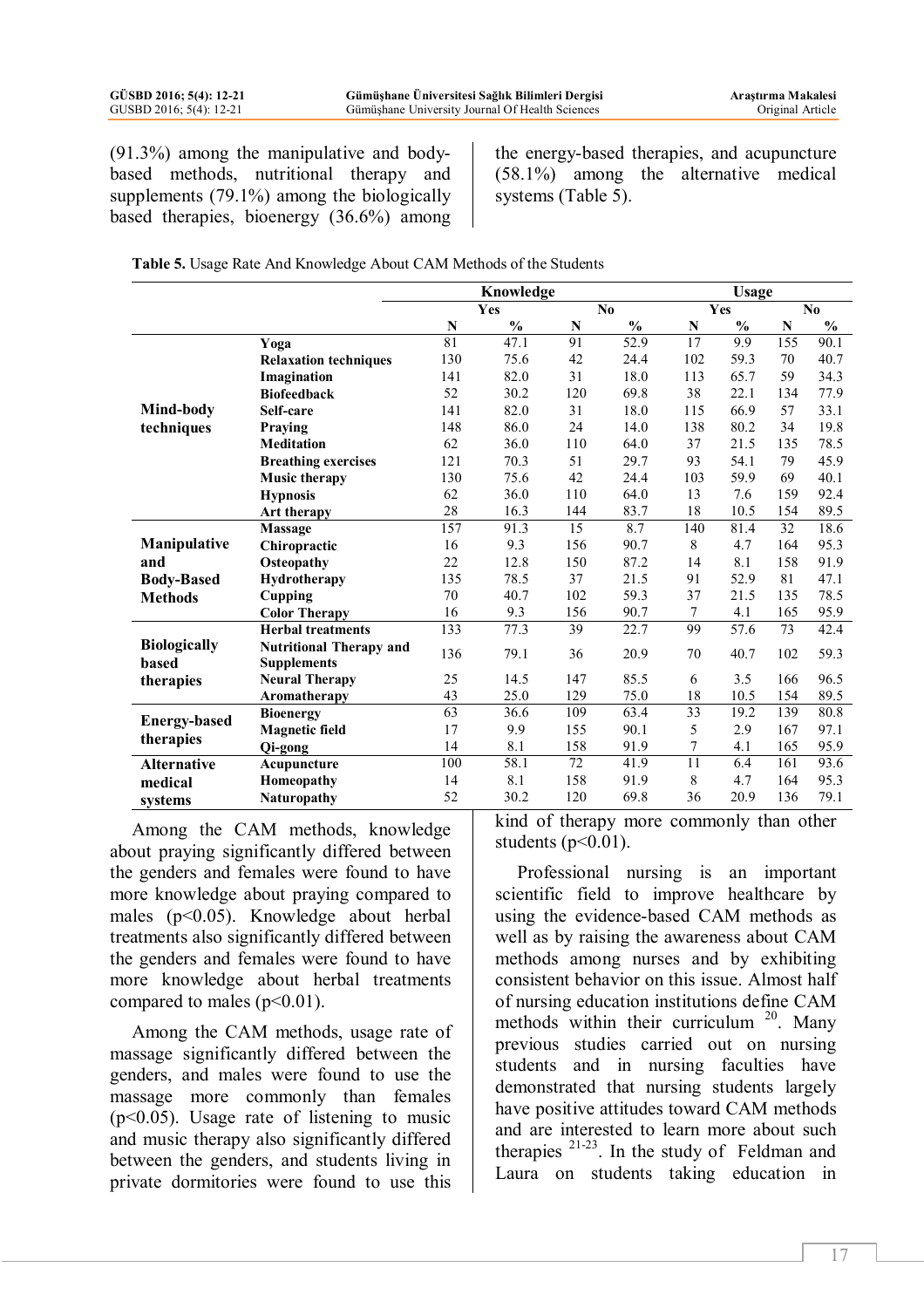university on psychology, education and nursing, 81.1% of the students were found to use at least one CAM method <sup>24</sup>. Sawalha et al. have investigated the usage rate of herbal treatments among university students and 33.9% of students were found to prefer to use such therapies  $25$ . On the other hand, Greenfield et al. have suggested the usage of CAM methods to have a significant role among medical students (in 69%) in terms of providing health care <sup>26</sup>. Chaterji et al. have also reported that students were considering the CAM methods as useful therapeutic approaches as well as were considering that CAM methods should be included in the curriculum and that health professionals should take the CAM methods into account for the care of patients  $27$ . The same authors also found that students had a positive attitude for CAM methods and were interested to learn more about these therapy methods  $2^7$ . In the present study, CAM was found to be very important for 60.5% and to be important for 1.2% of the students in terms of eliminating health problems (Table 2).

Harris et al. have reported that 80% of the students were considering that CAM therapies should be parallel to the conventional treatment methods and 88% were considering that CAM therapies can be recommended as therapeutic approaches <sup>28</sup>. In the present study, 40% of the students were referring to a healthcare center for health problems, 60.5% were considering the CAM therapies to be important to prevent or eliminate diseases and 61.0% reported that CAM therapies were considered as important by their families (Table 2). Similarly, Freymann et al. have reported in their study that family members have a key role in getting information about and in having a tendency to use the CAM methods among students<sup>29</sup>. In the present study, 58.7% of the students regarded the alternative treatment methods as the last choice when medical treatment fails, 70.3% stated that alternative methods of treatment should be used only for

simple illnesses and it should not be used for serious illnesses, and 51.2% considered that CAM may be recommended to the people other than patients (Table 4). Feldman and Laura have reported that students used CAM methods most commonly for headache (62.4%), upper respiratory tract infection  $(59%)$  and stress  $(57.6%)$  <sup>24</sup>. In addition, a great proportion of the students used CAM methods in order to improve quality of life, to reduce the complications of disease and to provide an integrative care. Johnson and Blanchard found in their study that CAM therapies were largely used for the treatment of influenza, pain due to the musculoskeletal diseases and pseudoneurological diseases <sup>30</sup>. On the other hand, Camurdan and Gul have reported CAM therapies to be used most commonly for common cold, abdominal pain, headache, stress and insomnia. In the present study, the most common reasons to use CAM methods were to relieve the pain in 48.3% and due to the difficulty to access a health care center in 4.7% of the students (Table 3)  $31$ .

Although it has been reported by Harris et al. that students had obtained the information about CAM from the pharmaceuticals and other journals and from the professionals in their expertise areas  $28$ , Sawalha et al. have found that majority of the students were using herbal treatments based on their own knowledge or on the practices learned from friends/family and that a small group of students had obtained the information about CAM methods from the media and marketing departments<sup>25</sup>. Owen et al. have reported the main sources of information about CAM methods as the society, internet, magazines and books <sup>32</sup>. On the other hand, the main source of information was magazines/books in the study of Camurdan and Gul  $31$ . In the present study, students had obtained this information from internet (56.4%), friends/relatives/family (43%), physicians (44.2%), book/magazine/newspaper (39%) and nurses (37.2%).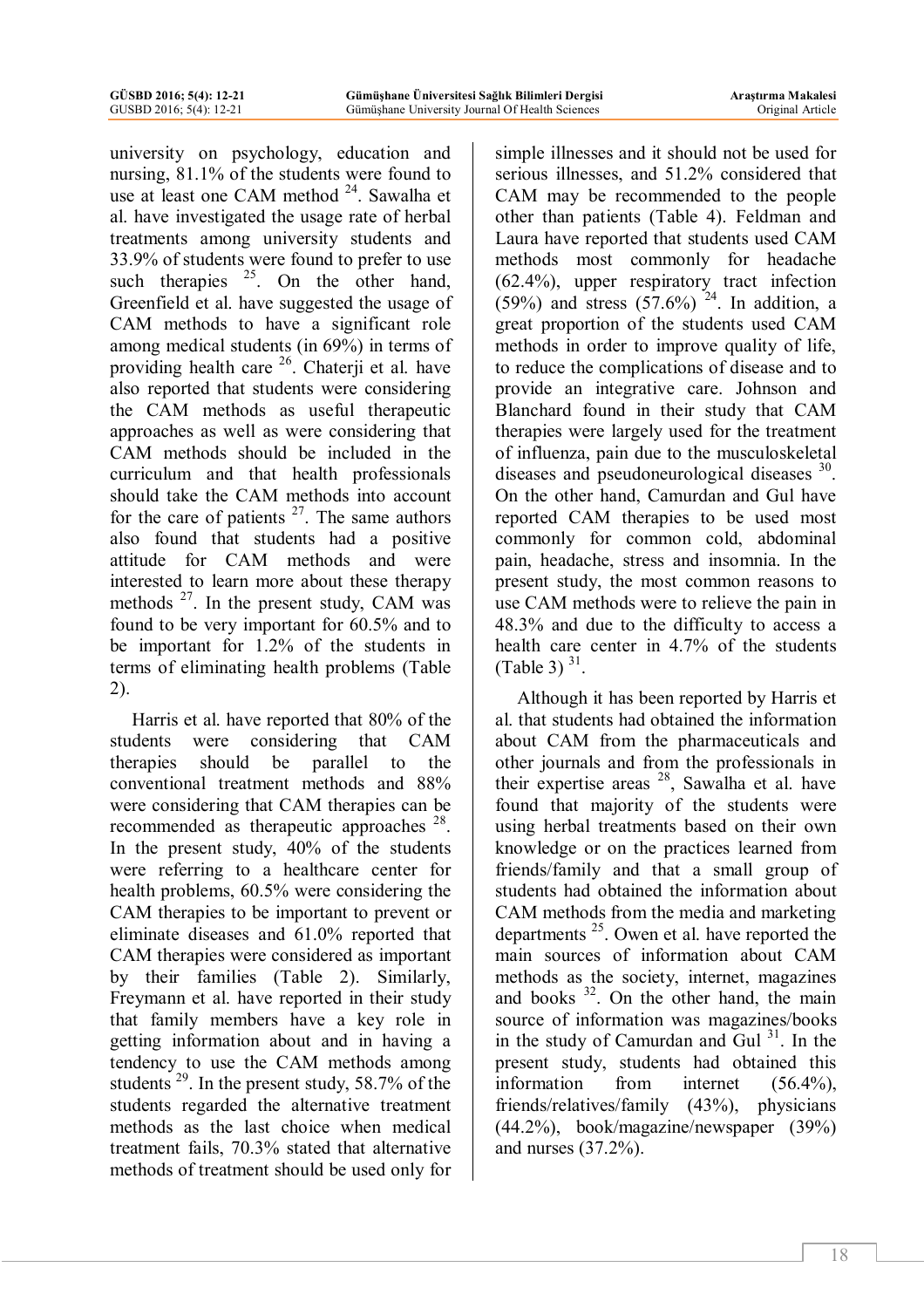Harris et al. have reported that the major obstacles against the use of CAM therapies include insufficient scientific evidences about the effectiveness of CAM in treating the symptoms of disease (85%), lack of documents relevant to the use of CAM methods (80%), lack of legal regulations (65%) and lack of skilled staff on CAM methods  $(75\%)$  <sup>28</sup>. On the other hand, in the study of Feldman and Laura, major reasons for not using CAM therapies were the fact that CAM therapies were not covered by health insurance (32.7%), the high cost (27.6%), insufficient scientific evidence about CAM therapies (22.4%), inability to access the CAM practitioners (19.4%), distrust to CAM methods (20.4%) and feeling no need for CAM methods (14.3%) <sup>24</sup>. In the present study, nursing students stated that CAM therapies can delay initiation of the appropriate medical treatment (75.6%), CAM methods should be used only as the last choice when the medical treatment fails (58.7%), alternative methods of treatment should not be used before consulting a physician (73.8%), more scientific evidence are needed before using the alternative treatment methods as a therapeutic approach (73.3%), and CAM therapies may be recommended to the patients receiving care (70.3%) (Table 4). Chaterji al. have also reported the major obstacles to use CAM therapies as the insufficient evidences and lack of knowledge, in-service training and equipment  $27$ .

In the study, 43% of the students have reported that they had use at least one CAM method over the last year (mostly aromatherapy and herbal treatments)  $29$ . Feldman and Laura have found that the most commonly used CAM method by the students was relaxation techniques (41.7%). followed by massages (38.2%), herbal treatment  $(37.3\%)$ , art therapy  $(32.2\%)$ , music therapy (29.5%), and lifestyle changes including diet (22.6%), meditation (22.6%), imagination (18.1%) and cryotherapy

 $(13.9\%)$ <sup>29</sup>. On the other hand, students included in the study of Harris et al.have stated that the potential beneficial CAM methods are cryotherapy (>50%), nutrients and massage (38%), herbal treatments (28%), biofeedback (18%), hypnosis (13%) and meditation  $(8\%)$ <sup>28</sup>. Sawalha et al., it has been found that students were using herbal treatments most commonly for headache, influenza, sore throat and menstrual pain  $25$ . On the other hand, Johnson and Blanchard have investigated the CAM methods used by the students over the last year and found that most commonly used methods were massage therapy (22.9%), yoga (18.4%), relaxation techniques (18%), aromatherapy (14.8%), megavitamins (12.3%), chiropractic (10.5%), healthy diet habits (9.4%) and spiritual methods (6.8%) and less commonly used methods were homeopathy, light therapy, magnetic field, energy techniques and reflexology<sup>30</sup>. Greenfield et al. have found that medical students mostly lean towards the cryopractic among CAM methods <sup>26</sup>. In the study of Pratt, students were found to most commonly use the breathing exercises, yoga, massage and pilates <sup>33</sup>. Camurdan and Gulhave reported the most commonly used methods as herbal treatments, hot and cold applications and massage. In the present study, the best known and mostly used mindbody techniques among nursing students were praying, imagination, music therapy, relaxation techniques, breathing exercises and less commonly were the yoga, meditation, hypnosis, biofeedback and art therapy <sup>31</sup>. The best known and mostly used methods were massage, hydrotherapy, cupping, osteopathy, chiropractic and color therapy among the manipulative and body based methods; nutritional therapy and supplements, herbal treatments, aromatherapy and neural therapy among the biologically based therapies; bioenergy, magnetic field and qi-gong among the energy based therapies; and acupuncture, naturopathy and homeopathy among the alternative medical systems (Table 5). Many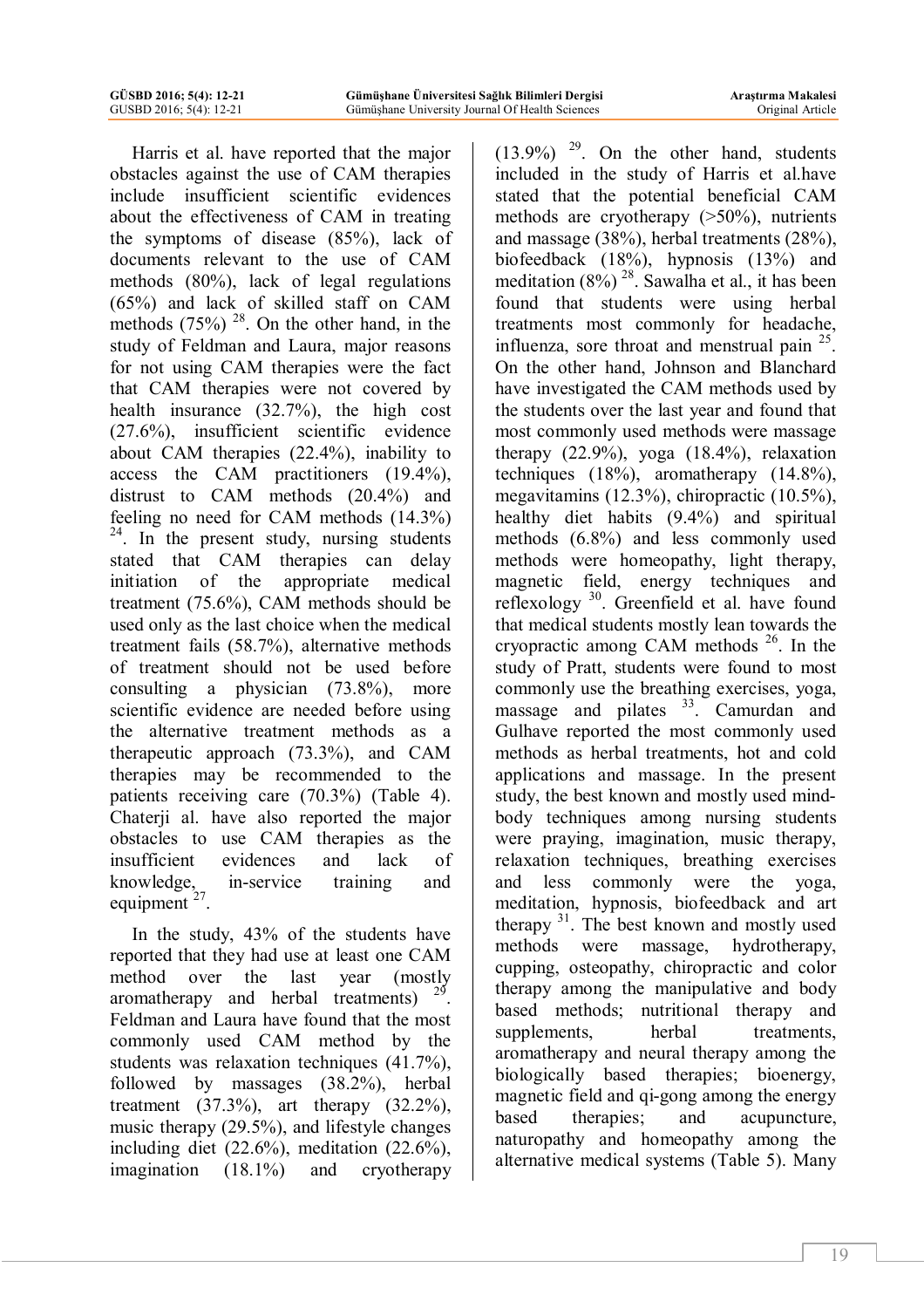previous studies have reported that students know or informed about CAM methods  $31$ .

In addition, in the present study, female students had more knowledge about the praying and herbal treatments compared to the males, while males had more knowledge on the massage therapy compared to the females. Many previous studies have suggested that females more commonly regard and use CAM methods than males  $^{24}$ ,  $26, 27$ . This was explained by the emotional and spiritual nature as well as the tendency to use the traditional methods among females <sup>34</sup>. Predominance of males in using the massage therapy may be attributed to the facts that males are more interested in sports and want to increase muscle strength and that females cannot allocate time to the massage because of the high load of housework <sup>35</sup>. In addition, in the present study, students living in private dormitories were using the music therapy more than other students, which may be resulted from easier access to the music through the internet free of charge and from the availability of separate rooms making the music to be listened without difficulty. Chaterji et al. found that students in the  $2<sup>nd</sup>$ class had more positive opinions and more commonly used CAM methods compared to the  $1<sup>st</sup>$  class students  $<sup>27</sup>$ , while it was applied</sup> to the  $3<sup>rd</sup>$  and  $4<sup>th</sup>$  class students compared to the  $2<sup>nd</sup>$  class students in the study of Camurdan and Gul  $31$ . On the other hand, in the study of Freymann et al. students in the 3<sup>rd</sup> and 4<sup>th</sup> class had more concern about CAM methods compared to the  $1<sup>st</sup>$  and  $2<sup>nd</sup>$ class students  $29$ . In the present study, there was no difference in knowledge level and usage rate of CAM methods between the student classes. This can be attributed to the fact that no information is given in our school about CAM methods and that these treatment modalities are not included in the curriculum.

Many previous studies have demonstrated that health professionals and students are willing to get knowledge  $27, 29, 32$ . . It is important to include the CAM methods in the curriculum of the nursing education  $36$ . Camurdan and Gulhave reported that students demand the massage, meditation, aromatherapy, hypnosis and reflexology to be included in the curriculum  $31$ . Many schools in U.S. include the CAM methods in the curriculum of nursing education  $37$ . Because CAM methods are commonly used in our country, health professionals should be informed about CAM methods. By this means, the use of evidence-based CAM methods can be supported, while potential harmful practices should be avoided.

## **CONCLUSION AND RECOMMENDATIONS**

 In conclusion, the majority of students stated that CAM methods are very important in eliminating health problems. The most known methods were praying and massage. In the light of all these data, we recommend that all CAM methods should be included in

the curriculum in schools giving education to nursing students and other health professionals and that in-service training should be provided to the graduates from health sciences.

#### **REFERENCES**

- 1. Barnes, PM, Bloom, B and Nahin, RL. (2007). "Complementary And Alternative Medicine Use Among Adults And Children: United States". National Center for Health Statistics Reports*.* 10 (12): 1-23.
- 2. Bener, Ö ve Günay, G. (2012). "Gençlerin Evlilik ve Aile Yaşamına İlişkin Tutumları". Karabük Üniversitesi Sosyal Bilimler Enstitüsü Dergisi. 2 (1): 1-27.
- 3. Bülbül, SH, Turgut, M ve Köylüoğlu, S. (2009). "Çocuklarda Tıp Dışı Alternatif Uygulamalar Konusunda Ailelerin Görüşleri". Çocuk Sağlığı ve Hastalıkları Dergisi*.* 52: 195-202.
- 4. Chaterji, R, Tractenberg, RE, Amri H, Lumpkin, M, Amorosi, SBW and Haramati, A. (2007). "A Large-Sample Survey Of First-And Second-Year Medical Student Attitudes Toward Complementary And Alternative Medicine In The Curriculum